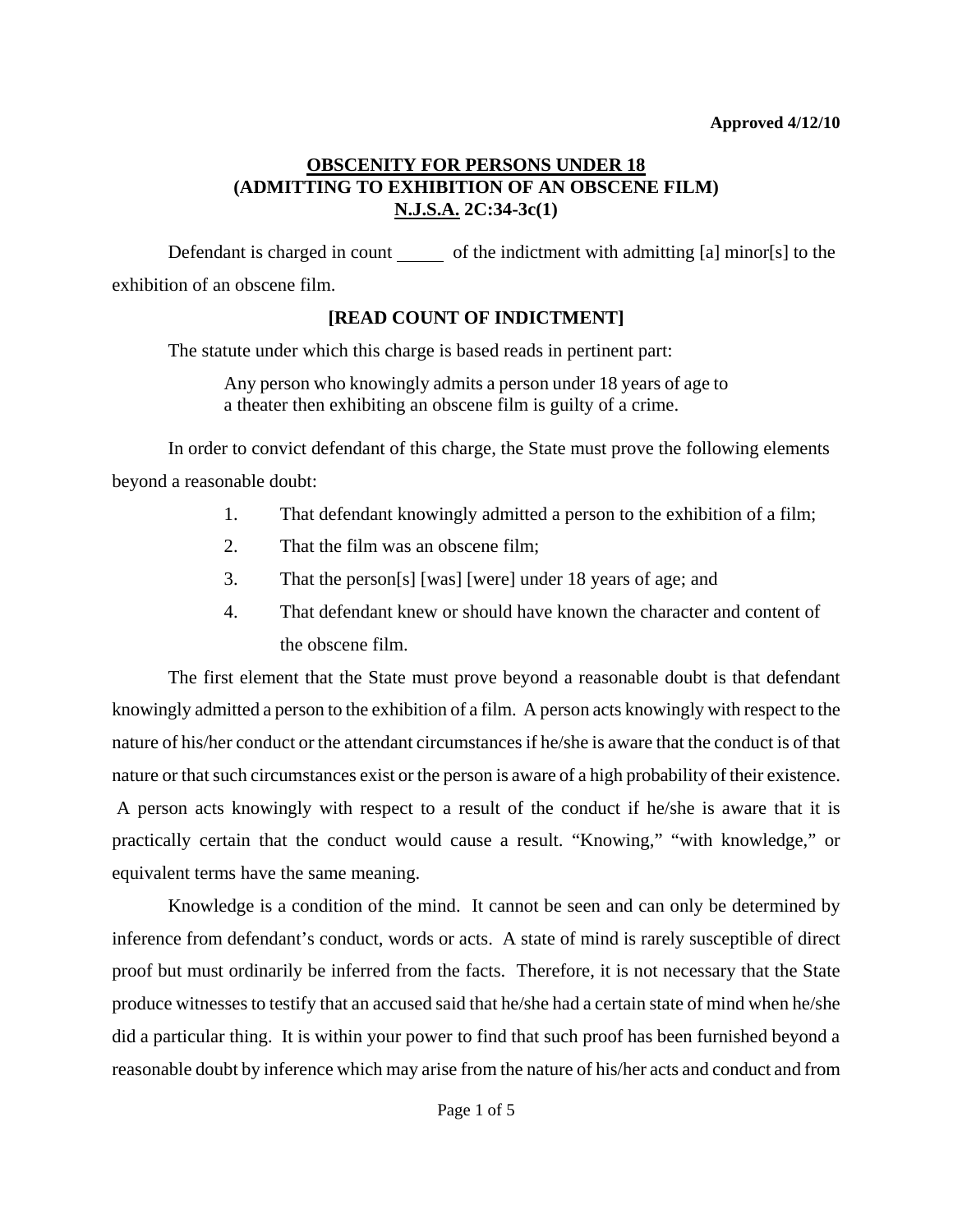all he/she said and did at the particular time and place and from all the surrounding circumstances established by the evidence.<sup>[1](#page-0-0)</sup>

The second element that the State must prove beyond a reasonable doubt is that the film was an obscene film.

Obscene film means any motion picture film or preview or trailer to a film, not including newsreels portraying actual current events or pictorial news of the day, in which a scene, taken by itself:

- (a) Depicts a specified anatomical area or specified sexual activity, or the simulation of a specified sexual activity, or verbalization concerning a specified sexual activity; and
- (b) Emits sensuality sufficient, in terms of the duration and impact of the depiction, to appeal to prurient interest.<sup>[2](#page-1-0)</sup>

"Specified anatomical area" means:

- (a) Less than completely and opaquely covered human genitals, pubic region, buttock or female breasts below a point immediately above the top of the areola; or
- (b) Human male genitals in a discernibly turgid state, even if covered.<sup>[3](#page-1-1)</sup>

"Specified sexual activity" means:

- (a) Human genitals in a state of sexual stimulation or arousal; or
- (b) Any act of human masturbation, sexual intercourse or deviate sexual intercourse; or
- (c) Fondling or other erotic touching of covered or uncovered human genitals, pubic

 $\overline{a}$ 1 N.J.S.A. 2C:34-3a(5) defines knowingly as: "(a) Having knowledge of the character and content of the material or film described herein; or (b) Having failed to exercise reasonable inspection which would disclose its character and content." The definition under subsection (b) is tantamount to a negligent mens rea and it creates the possibility that persons charged with violating 2C:34-3b(1) and/or 34-3c(1) can be convicted of a third-degree crime based solely on the (b) definition. Therefore, the Committee has imported the culpable mental state of knowingly, as defined in N.J.S.A. 2C:2-2b(2), for offenses charged under 2C:34-  $3b(1)$  and 34-3c(1).

<span id="page-1-0"></span>N.J.S.A. 2C:34-3a(2).

<span id="page-1-1"></span><sup>3</sup> N.J.S.A. 2C:34-3a(3).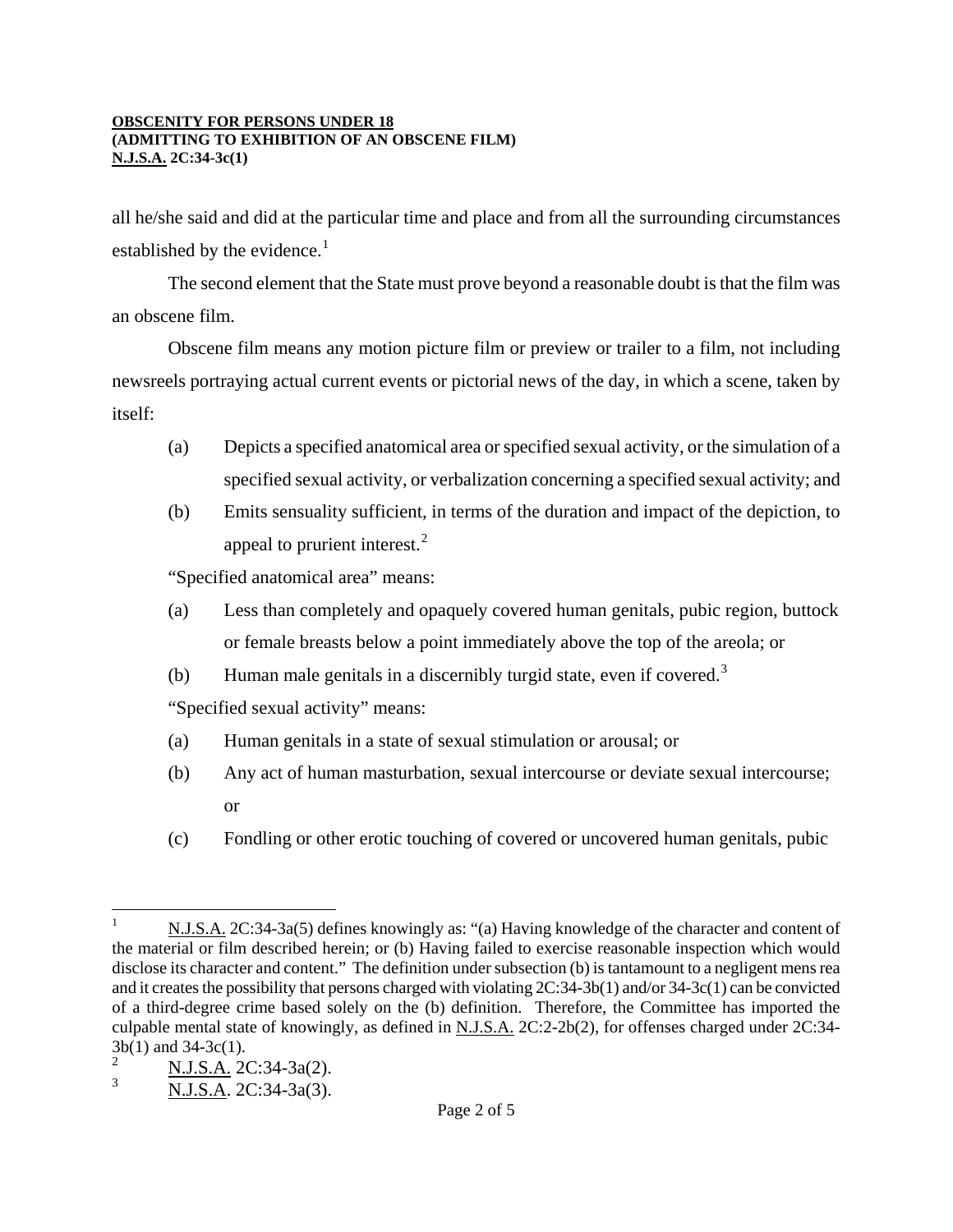region, buttock or female breast.<sup>[4](#page-1-0)</sup>

The third element that the State must prove beyond a reasonable doubt is that the person[s] whom defendant admitted to the exhibition of an obscene film was under 18 years of age.

The fourth element that the State must prove beyond a reasonable doubt is that defendant either had knowledge of the character and content of the film, or failed to exercise reasonable inspection which would have disclosed its character or content.

The requisite knowledge with regard to the character and content of the film and of the age of the person may be inferred in the case of an actor who admits to a film, obscene for a person under 18 years of age, a person who is under 18 years of age.<sup>5</sup>

An inference is a deduction of fact that may be drawn logically and reasonably from another fact or group of facts established by the evidence. Whether or not an inference should be drawn is for you to decide using your own common sense, knowledge and everyday experience. Ask yourselves, is it probable, logical and reasonable? However, you are never required or compelled to draw an inference. You alone decide whether the facts and circumstances shown by the evidence support an inference and you are always free to draw or not to draw an inference. If you draw an inference, you should weigh it in connection with all the other evidence in the case, keeping in mind that the burden of proof is upon the State to prove all the elements of the crime beyond a reasonable doubt.

If after a consideration of all the evidence, you are convinced beyond a reasonable doubt, that the State has proven all of the elements of the crime, then your verdict must be guilty.

If, however, after a consideration of all the evidence, you find that the State has failed to prove each and every element of the crime beyond a reasonable doubt, your verdict must be not guilty.

## **[CHARGE WHERE AFFIRMATIVE DEFENSE[S] RAISED]**

It is an affirmative defense to a prosecution of this offense, which the defendant must prove

<span id="page-2-1"></span> $\frac{1}{4}$  $\frac{N.I.S.A. 2C:34-3a(4).}{N.I.S.A. 2C:34-3a(4).}$ 

<span id="page-2-0"></span><sup>5</sup> N.J.S.A. 2C:34-3d.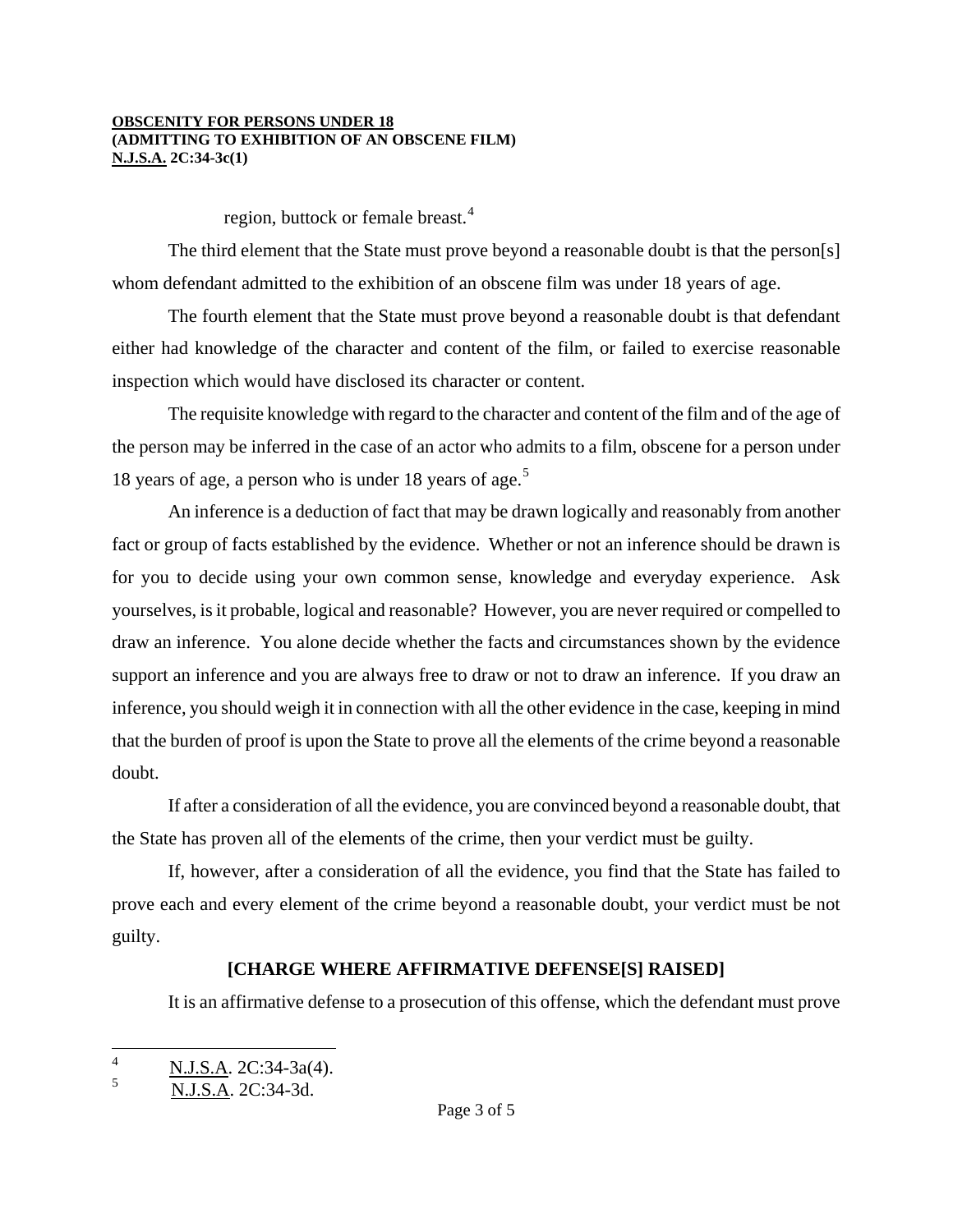by a preponderance of the evidence, that:

- (a) The person under age 18 falsely represented in or by writing that he/she was age 18 or over; and
- (b) The person's appearance was such that an individual of ordinary prudence would believe him/her to be age 18 or over; and
- (c) The admission of the person was made in good faith relying upon such written representation and appearance and in the reasonable belief that he/she was actually age 18 or over.  $^6$  $^6$

The term "preponderance of the evidence" means that amount of evidence that causes you to conclude that the affirmative defense is probably true. To prove an affirmative defense by the preponderance of the evidence, a party must convince you that it is more probable than not.

If the evidence on a particular issue is equally balanced, that issue has not been proven by a preponderance of the evidence. Therefore, the party having the burden of proving that issue has failed with respect to that particular issue.<sup>[7](#page-3-0)</sup>

Keep in mind, however, that although the burden rests upon the defendant to establish the affirmative defense by a preponderance of the credible evidence, the burden to establish the defendant guilty of the offense charged here beyond a reasonable doubt is always on the State, and that burden never shifts.

# [**CHARGE WHERE APPROPRIATE]**

It is [also] a defense to a prosecution of this offense, which the State must disprove beyond a reasonable doubt, that the defendant was an employee in a motion picture theater who had no financial interest in that motion picture other than his/her wages and had no decision-making authority or responsibility with respect to the selection of the motion picture show which was

 $\overline{a}$ 

<span id="page-3-0"></span> $6$  See State v. Blecker, 155 N.J. Super. 93, 102 (App. Div. 1978) (holding that a similar statutory defense within the predecessor statute, N.J.S.A. 2A:115-1.8, required that "a defendant must establish `not some but all of the factual elements enumerated in the enactment relating thereto.' Cf. Sportsman 300 v. Nutley Bd. Of Comm'rs, 42 N.J. Super. 488, 493 (App. Div. 1956).")

Model Civil Jury Charge 1.12H.